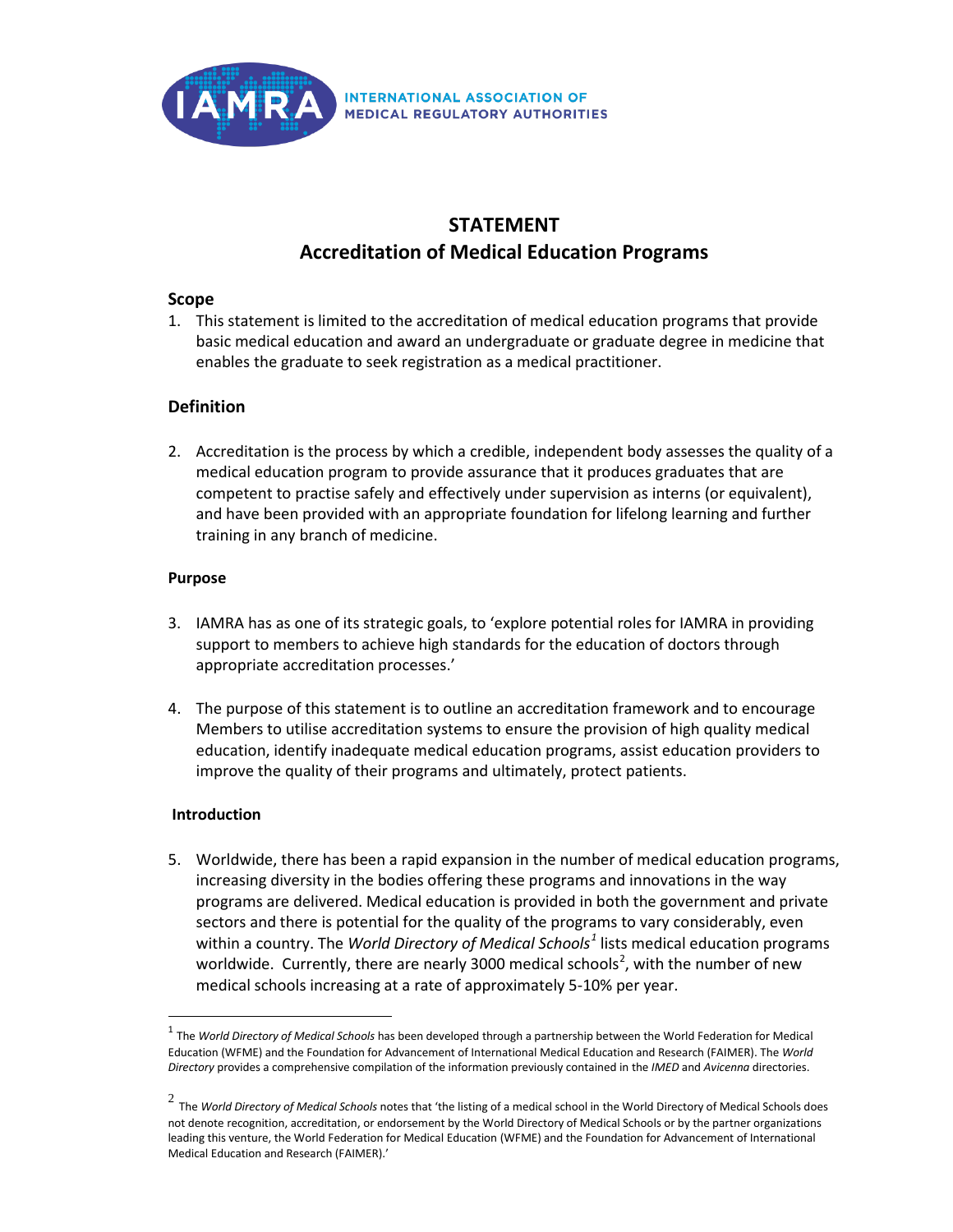- 6. Internationally, there are three main models for ensuring the quality of medical graduates:
	- a. accrediting medical education programs to ensure that they and their graduates meet an appropriate standard;
	- b. requiring new graduates to sit a licensing examination;
	- c. a hybrid of models a. and b.
- 7. Some countries already have well established accreditation and approval programs, generally provided by the Medical Regulatory Authority, government, or by an independent body established for the purpose<sup>[3](#page-1-0)</sup>. Other countries utilise licensing examinations alone to determine new graduates' fitness to practise. In the absence of an accreditation system that requires an appropriate standard of medical education, graduates may find that after four, five or six years of study, they are unable to pass the licensing examination and therefore, cannot work in their chosen profession. With or without a licensing examination, a robust medical school accreditation system is highly desirable.

## **The benefits of an accreditation process**

- 8. Independent accreditation processes:
	- a. enable the community to be satisfied that a medical education provider and its medical program meet the approved accreditation standards, benefiting prospective students, employers of the graduates of the program and, ultimately, healthcare consumers;
	- b. enable the establishment of standards that are relevant to the local healthcare environment;
	- c. assist medical education providers to ensure that their programs respond to evolving health needs and practices, and educational and scientific developments while retaining diversity and encouraging innovation;
	- d. enable education providers to identify the weaknesses and strengths of their program;
	- e. assist the local Medical Regulatory Authority to assess a graduate's suitability for registration/licensure;
	- f. assist other Medical Regulatory Authorities to assess the quality of an applicant's basic medical education, and therefore their suitability for registration/licensure.<sup>[4](#page-1-1)</sup>

# **Accreditation standards**

 $\overline{a}$ 

- 9. Accreditation should be undertaken with reference to clearly stated standards and requirements. The accrediting body should set standards, or adopt, and as necessary, adapt template standards for the delivery of medical education and training.
- 10. One such set of standards is produced by The World Federation for Medical Education (WFME). WFME undertakes to promote the highest scientific and ethical standards in medical education, and to encourage development of learning methods, new instructional tools, and innovative management of medical education.

<span id="page-1-1"></span><span id="page-1-0"></span> $3$  77% of 31 respondents to IAMRA's 2015 survey have an accreditation system.

In the U.S., the Educational Commission for Foreign Medical Graduates (ECFMG®) has announced that, effective in 2023, doctors applying for ECFMG Certification will be required to have graduated from a medical school that has been accredited through a formal process that uses criteria comparable to those established for U.S. medical schools by the Liaison Committee on Medical Education (LCME) or that uses other globally accepted criteria.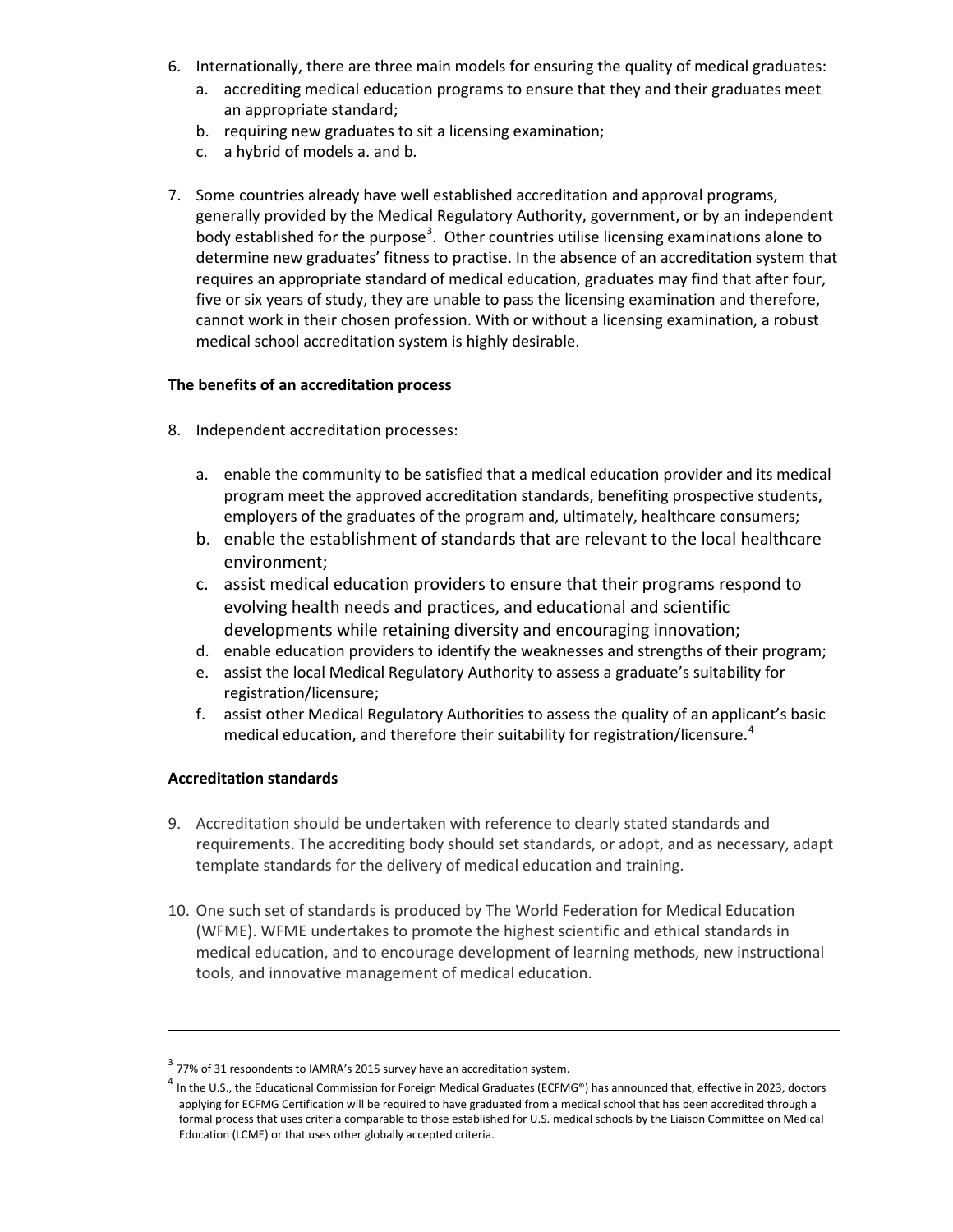11. The WFME standards, in several languages, are available at <http://wfme.org/standards/bme>

## **Accreditation framework[5](#page-2-0)**

- 12. An accreditation body should have an appropriate governance structure to oversee its accreditation activities.
- 13. Ideally, an accreditation process should be underpinned by law to ensure that participation and outcomes are enforceable.
- 14. An accreditation body should:
	- a. be independent, and members of the accreditation team should have no personal conflict of interest:
	- b. respect each education provider's autonomy to set its educational policies and processes;
	- c. in making decisions, gather and analyse information from multiple sources and viewpoints, including from medical students;
	- d. follow documented procedures, and implement its accreditation process in an open and objective manner;
	- e. adopt mechanisms to ensure that members of assessment teams, committees and staff apply standards and procedures in a consistent and appropriate fashion;
	- f. review its processes and the accreditation standards on a regular basis;
	- g. gather feedback on and evaluate its performance.
- 15. An accreditation process should:
	- a. focus on the achievement of objectives, maintenance of educational standards, public safety requirements, and expected outputs and outcomes rather than on detailed specification of curriculum content or educational method;
	- b. incorporate a self-assessment component;
	- c. monitor the implementation of recommendations and other developments in the program;
	- d. require a cycle of assessments, with a periodic full assessment of each program;
	- e. provide for a range of accreditation outcomes, such as accreditation with commendation, accreditation, conditional accreditation, withdrawal of accreditation.

# **Accrediting accreditation bodies**

- 16. The reliability and value of work undertaken by an accreditation body can be further enhanced if the body is, itself, independently accredited. This is strongly encouraged.
- 17. One such accreditation system is available through the World Federation for Medical Education (WFME), which in collaboration with the Foundation for Advancement of International Medical Education and Research (FAIMER®), has developed a *Programme for Recognition of Accrediting Agencies*. The objective is to create a transparent and rigorous method of ensuring that accreditation of medical schools, world-wide, is always at an internationally accepted and high standard. Detailed information, including an explanation of the process and the required application forms, is available at the WFME website at: [http://wfme.org/accreditation/accrediting-accreditors.](http://wfme.org/accreditation/accrediting-accreditors)

<span id="page-2-0"></span><sup>5</sup> Adapted from *Procedures for Assessment and Accreditation of Medical Schools by the Australian Medical Council 2015*